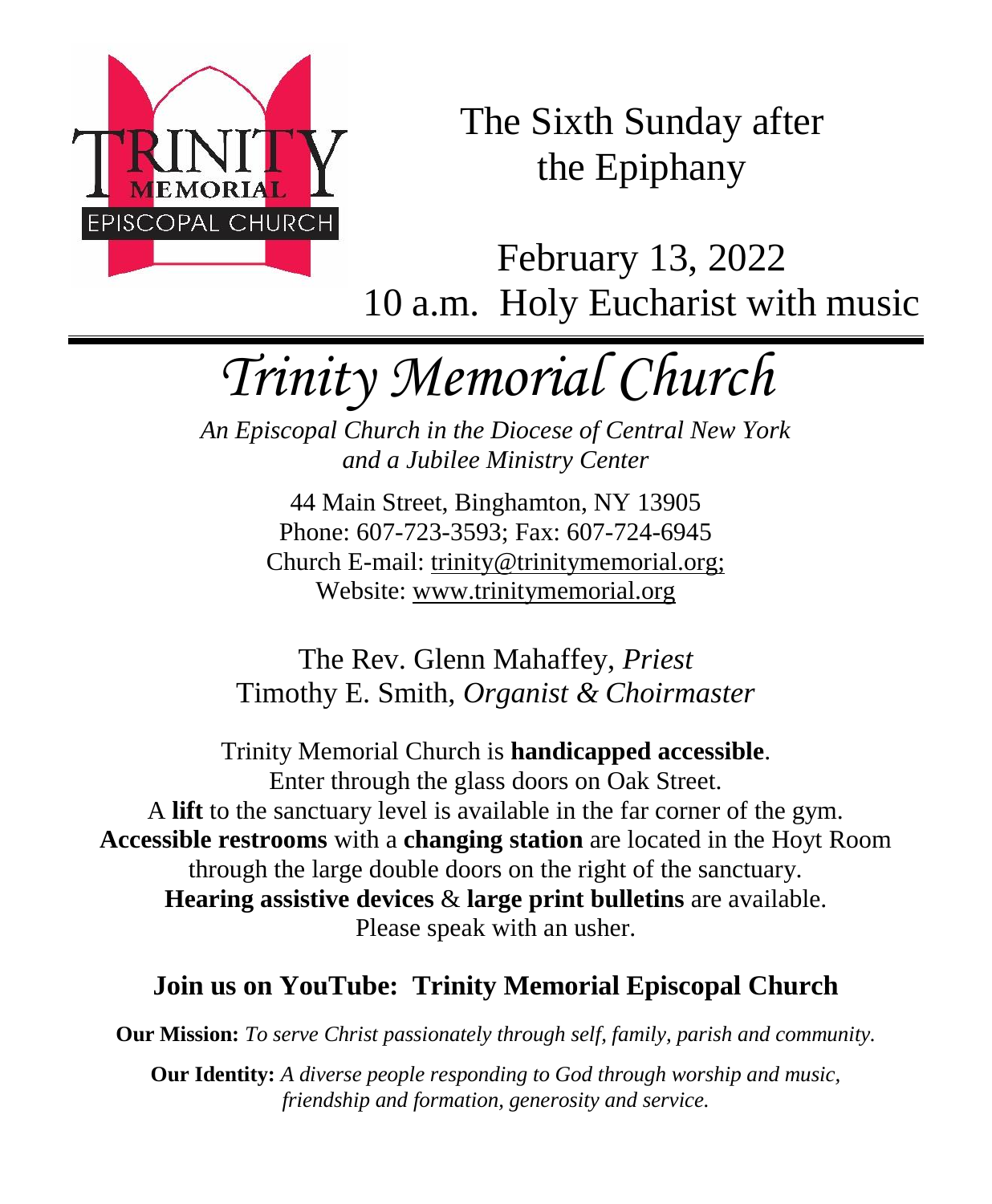# **The Gathering**

#### **Prelude Sarabande** Seth Bingham

#### **Welcome and Announcements**

*Please note that the text in bold italics is said by the whole congregation and the hymns are found in the blue Hymnal 1982 in the pews.*

#### **Hymn 635 If Thou But Trust in God to Guide Thee** *Wer nur den lieben*

#### **Opening Acclamation**

*Celebrant* Blessed be God, Father Son and Holy Spirit *People And blessed be God's kingdom, now and forever. Amen*

*Celebrant* Almighty God, to you all hearts are open, all desires known, and from you no secrets are hid: Cleanse the thoughts of our hearts by the inspiration of your Holy Spirit, that we may perfectly love you, and worthily magnify your holy Name; through Christ our Lord. *Amen***.**

#### **Gloria in Excelsis: Hymnal S-278** William Mathias

*Glory to God in the highest, and peace to his people on earth. Lord God, heavenly King, almighty God and Father, we worship you, we give you thanks, we praise you for your glory. Lord Jesus Christ, only Son of the Father, Lord God, Lamb of God, you take away the sin of the world: have mercy on us; you are seated at the right hand of the Father receive our prayer. For you alone are the Holy One, you alone are the Lord, you alone are the Most High, Jesus Christ, with the Holy Spirit, in the glory of God the Father. Amen.*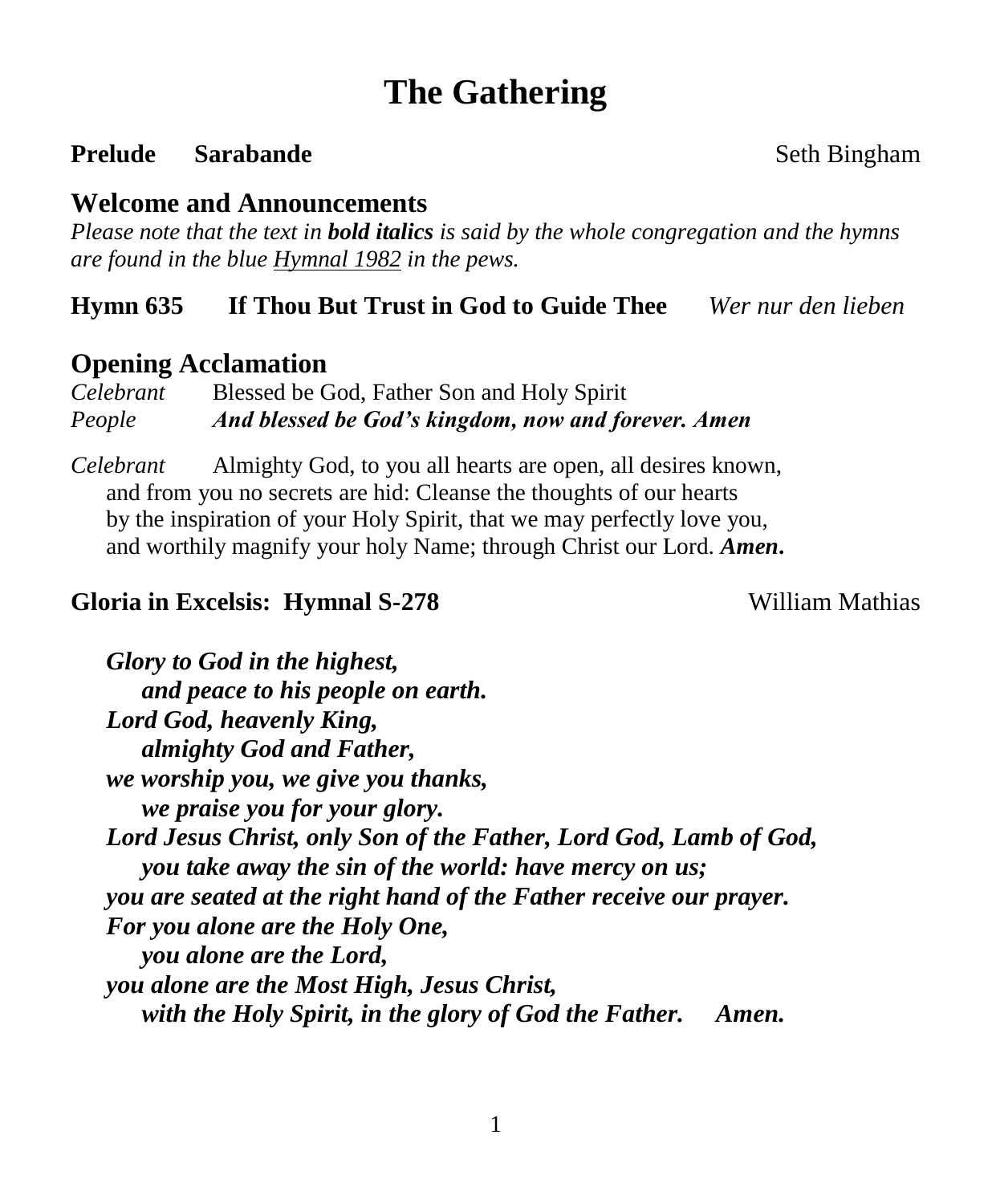# **The Collect of the Day**

*Celebrant* The Lord be with you, *People And also with you. Celebrant* Let us pray

O God, the strength of all who put their trust in you: Mercifully accept our prayers; and because in our weakness we can do nothing good without you, give us the help of your grace, that in keeping your commandments we may please you both in will and deed; through Jesus Christ our Lord, who lives and reigns with you and the Holy Spirit, one God, for ever and ever. *Amen.*

# **The Word of the Lord**

# **The First Reading: Jeremiah 17:5-10**

Thus says the LORD:

Cursed are those who trust in mere mortals and make mere flesh their strength, whose hearts turn away from the LORD.

They shall be like a shrub in the desert, and shall not see when relief comes.

They shall live in the parched places of the wilderness, in an uninhabited salt land.

Blessed are those who trust in the LORD, whose trust is the LORD.

They shall be like a tree planted by water, sending out its roots by the stream.

It shall not fear when heat comes, and its leaves shall stay green;

in the year of drought it is not anxious, and it does not cease to bear fruit.

The heart is devious above all else;

it is perverse--who can understand it?

I the LORD test the mind and search the heart,

to give to all according to their ways, according to the fruit of their doings.

*Lector* The Word of the Lord *People Thanks be to God*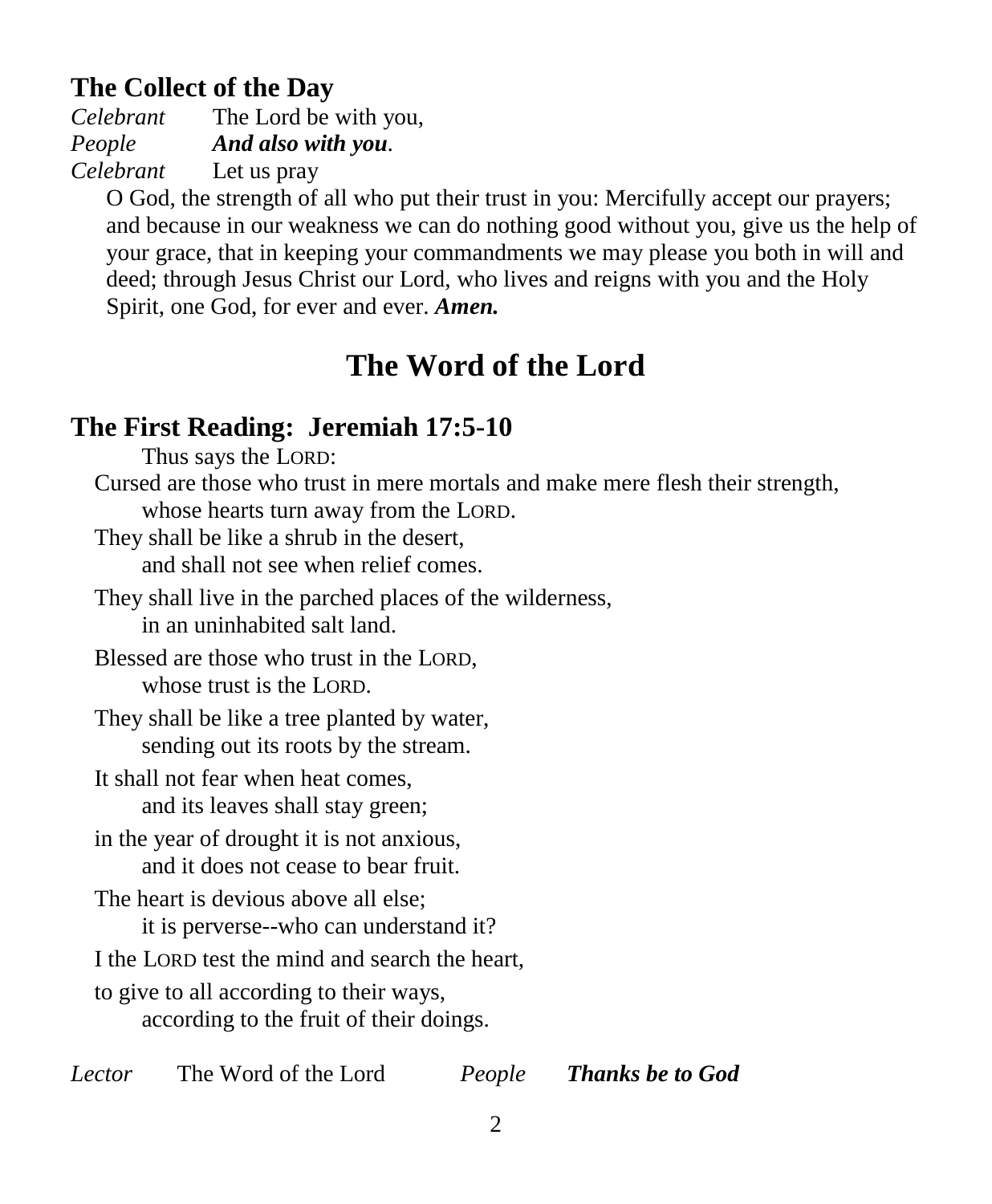#### **Psalm 1**

- 1 Happy are they who have not walked in the counsel of the wicked, nor lingered in the way of sinners, nor sat in the seats of the scornful!
- 2 Their delight is in the law of the LORD, and they meditate on his law day and night.
- 3 They are like trees planted by streams of water, bearing fruit in due season, with leaves that do not wither; everything they do shall prosper.
- 4 It is not so with the wicked; they are like chaff which the wind blows away.
- 5 Therefore the wicked shall not stand upright when judgment comes, nor the sinner in the council of the righteous.
- 6 For the LORD knows the way of the righteous, but the way of the wicked is doomed.

# **The Second Reading: 1 Corinthians 15:12-20**

Now if Christ is proclaimed as raised from the dead, how can some of you say there is no resurrection of the dead? If there is no resurrection of the dead, then Christ has not been raised; and if Christ has not been raised, then our proclamation has been in vain and your faith has been in vain. We are even found to be misrepresenting God, because we testified of God that he raised Christ--whom he did not raise if it is true that the dead are not raised. For if the dead are not raised, then Christ has not been raised. If Christ has not been raised, your faith is futile and you are still in your sins. Then those also who have died in Christ have perished. If for this life only we have hoped in Christ, we are of all people most to be pitied.

But in fact Christ has been raised from the dead, the first fruits of those who have died.

*Lector* The Word of the Lord *People Thanks be to God.*

### **Hymn 656 Blest Are the Pure in Heart** *Franconia*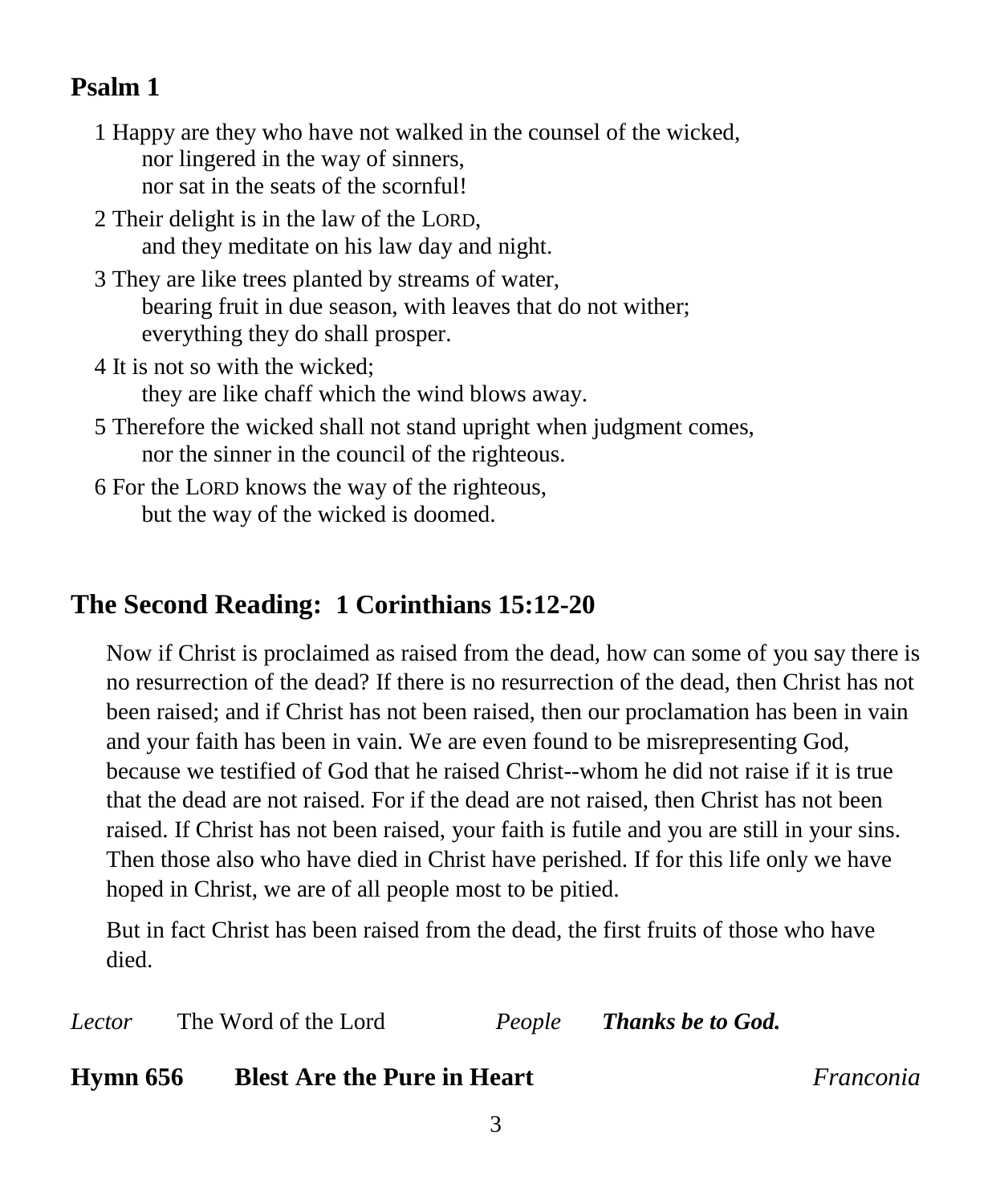# **The Gospel**

*Celebrant* The Holy Gospel of our Lord Jesus Christ according to Luke. *People Glory to you, Lord Christ.*

# **The Holy Gospel: Luke 6:17-26**

Jesus came down with the twelve apostles and stood on a level place, with a great crowd of his disciples and a great multitude of people from all Judea, Jerusalem, and the coast of Tyre and Sidon. They had come to hear him and to be healed of their diseases; and those who were troubled with unclean spirits were cured. And all in the crowd were trying to touch him, for power came out from him and healed all of them.

Then he looked up at his disciples and said:

"Blessed are you who are poor, for yours is the kingdom of God.

"Blessed are you who are hungry now, for you will be filled.

"Blessed are you who weep now, for you will laugh.

"Blessed are you when people hate you, and when they exclude you, revile you, and defame you on account of the Son of Man. Rejoice in that day and leap for joy, for surely your reward is great in heaven; for that is what their ancestors did to the prophets."

"But woe to you who are rich, for you have received your consolation.

"Woe to you who are full now, for you will be hungry.

"Woe to you who are laughing now, for you will mourn and weep.

"Woe to you when all speak well of you, for that is what their ancestors did to the false prophets."

| Celebrant | The Gospel of the Lord | People | <b>Praise to you, Lord Christ</b> |
|-----------|------------------------|--------|-----------------------------------|
|           |                        |        |                                   |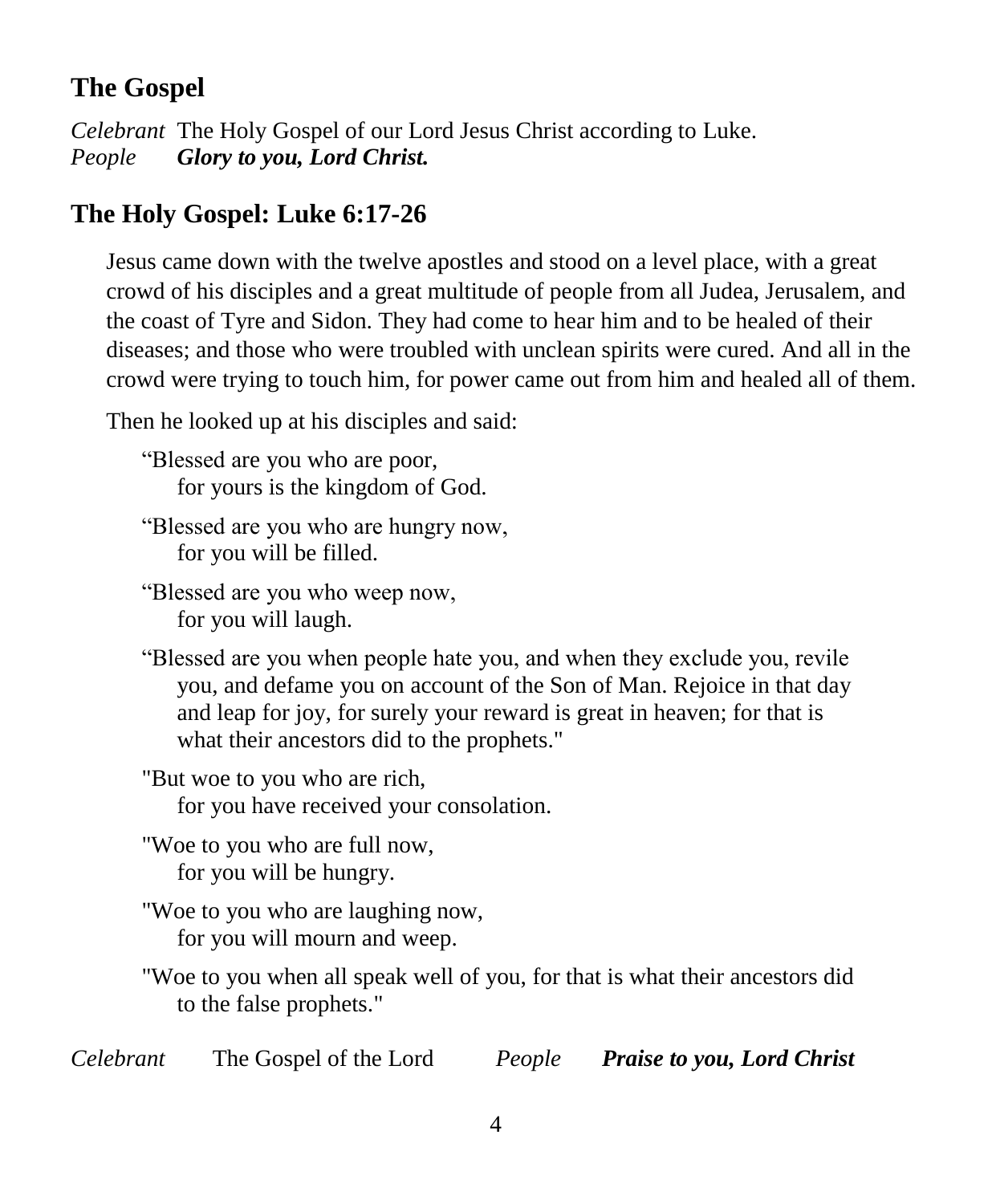#### **Sermon The Rev. Glenn Mahaffey**

#### **The Nicene Creed**

*We believe in one God, the Father, the Almighty, maker of heaven and earth, of all that is, seen and unseen.*

*We believe in one Lord, Jesus Christ, the only Son of God, eternally begotten of the Father, God from God, Light from Light, true God from true God, begotten, not made, of one Being with the Father. Through him all things were made. For us and for our salvation he came down from heaven: by the power of the Holy Spirit he became incarnate from the Virgin Mary, and was made man. For our sake he was crucified under Pontius Pilate; he suffered death and was buried. On the third day he rose again in accordance with the Scriptures; he ascended into heaven and is seated at the right hand of the Father. He will come again in glory to judge the living and the dead, and his kingdom will have no end.*

*We believe in the Holy Spirit, the Lord, the giver of life, who proceeds from the Father and the Son. With the Father and the Son he is worshiped and glorified. He has spoken through the Prophets. We believe in one holy catholic and apostolic Church. We acknowledge one baptism for the forgiveness of sins. We look for the resurrection of the dead, and the life of the world to come. Amen.*

#### **The Prayers of the People**

Loving Father, light of our minds and souls, we thank you for sending Jesus to live among us, giving us an entrance into a personal relationship with you, the Creator of all. We praise you for sending the Holy Spirit to strengthen us, comfort us, and guide us into all truth. Holy Trinity, One God, let our praises come to you. For your love and goodness**,**

*we give thanks to you, O God.*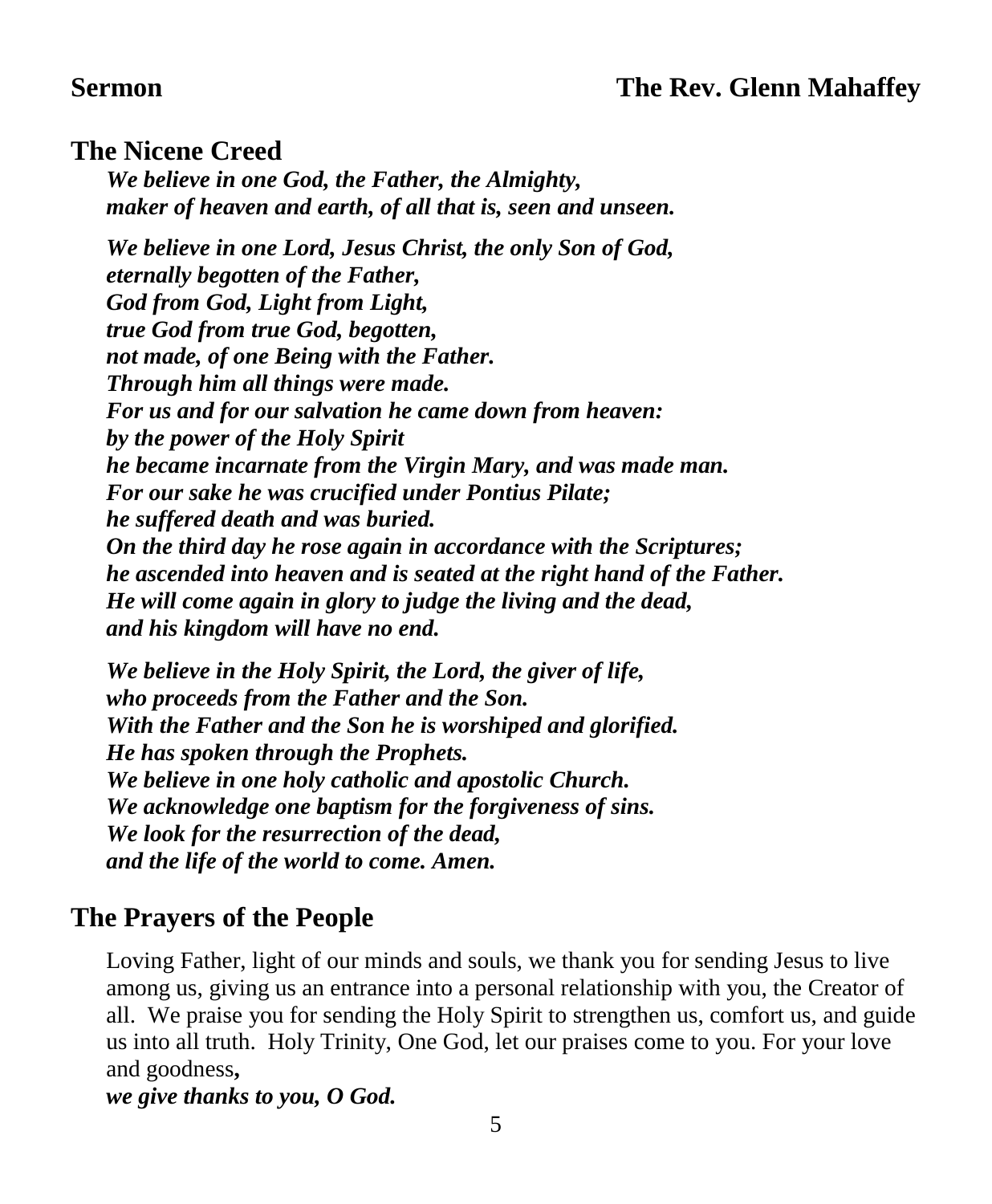We pray for your One Holy Catholic and Apostolic Church, that you would guard its unity and preserve it in peace, especially in areas where your Church suffers violence because they bear the name of Christ. We pray for Michael, our Presiding Bishop and DeDe, our Bishop, for Glenn our Priest and for all lay ministers of Trinity Parish, that you would inspire and lead us all, For your love and goodness**,** *we give thanks to you, O God.*

For our people of our world and of our nation in areas where there is escalating conflict, especially the Ukraine, that you would instill in all people a desire for peace and mutual respect, that you would remind us that we are stewards of this earth, our island home. Help us to follow the Prince of Peace, for whose example *we give thanks to you, O God*

We pray for those who struggle in poverty, for those who endure chronic pain, and for those who suffer from addictions in its many forms, we pray for those who live in fear of abuse, We pray for those who are ill, especially Diane; Christine; Pam; Drieux; Brenda Truex; Sai Loksupcharoen; Katherine Bigelow; Michael Abbott Copeland; John & Marcy Keeler; Rudy; Nancy Campbell; Andrew & Mary; Rebecca & Chris Seager; Michael Lawler; Ida Fernandes; Michelle; Jeremy & Kristen; Sandra Michael, Bernice Georges; Dawn Roessing; Chucky; Tom; Rose; Jeff & Nicole; Connie Alexander; Lorraine; Kent Turner and Family; Phil Evans; Nick Carter, and Wilma Betcher . . . . are there others? *Please share your prayers silently or aloud* we pray they may know your healing power and peace. For your love and goodness**,** *we give thanks to you, O God.*

We thank you for the lives of those who are celebrating birthdays: Scarlett Gallagher, Jeffrey Smith, Robert Howe, Rebecca Seager . . . and for the relationships of those who are celebrating anniversaries: Edward  $&$  Esther Byron  $\dots$  are there others? *Please share your prayers silently or aloud.* For your love and goodness**,** *we give thanks to you, O God.*

For the communion of saints who have gone before us, especially Glyndora Powell, who recently died and Miller Gaffney; Louise R. Weed; Mary Gaffney in whose memory the flowers on the Altar are given . . . are there others? *Please share your prayers silently or aloud.* Let us hear their voice of encouragement as we run the race of faith that is set before us. For your love and goodness**,** *we give thanks to you, O God.*

*Celebrant adds a concluding collect.*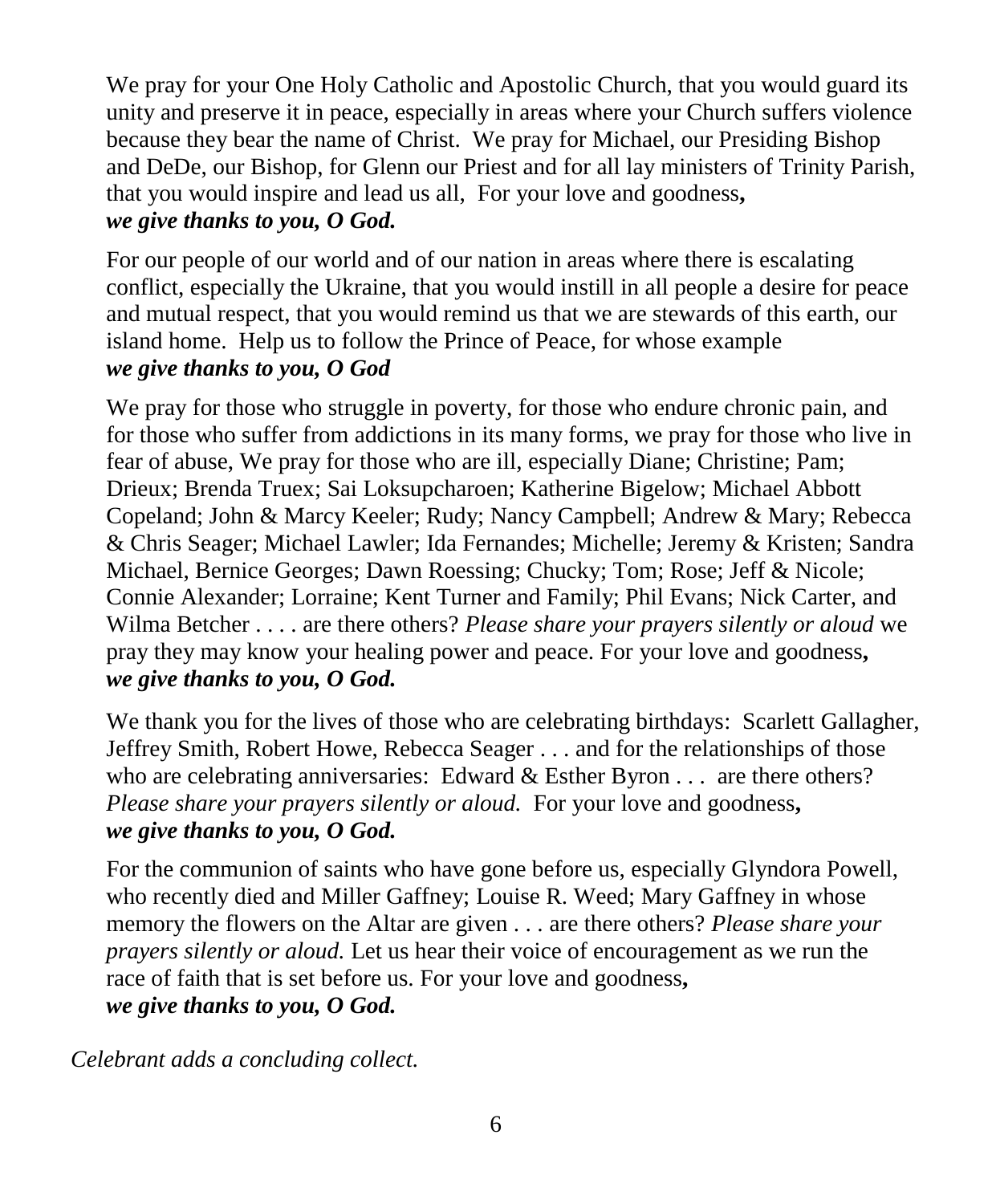Let us confess our sins against God and our neighbor.

*God of all mercy, we confess that we have sinned against you, opposing your will in our lives. We have denied your goodness in each other, in ourselves, and in the world you have created. We repent of the selfishness that enslaves us, the selfcentered acts we have done, and those done on our behalf. Forgive, restore, and strengthen us through our Savior Jesus Christ, that we may abide in your love and serve only your will. Amen*

#### **Absolution**

May the Almighty and merciful Lord grant you absolution and remission of all your sins, true repentance, amendment of life and the grace and consolation of God's Holy Spirit. *Amen*

#### **The Peace**

# **The Holy Communion**

#### **Offertory Sentence**

Let us walk in love, as Christ loved us and gave himself for us as a offering and sacrifice to God. *Ephesians 3:2*

#### **Offertory**

#### **Presentation Hymn 423, stanza 4** *St. Denio*

*Thou reignest in glory, thou rulest in light, Thine angels adore thee, all veiling their sight; All laud we would render; O help us to see 'Tis only the splendor of light hideth thee*

**A Great Thanksgiving** *(Eucharistic Prayer C, BCP p. 369)*

*Celebrant* The Lord be with you. *People And also with you***.** *Celebrant* Lift up your hearts. *People We lift them to the Lord. Celebrant* Let us give thanks to the Lord our God. *People It is right to give our thanks and praise.*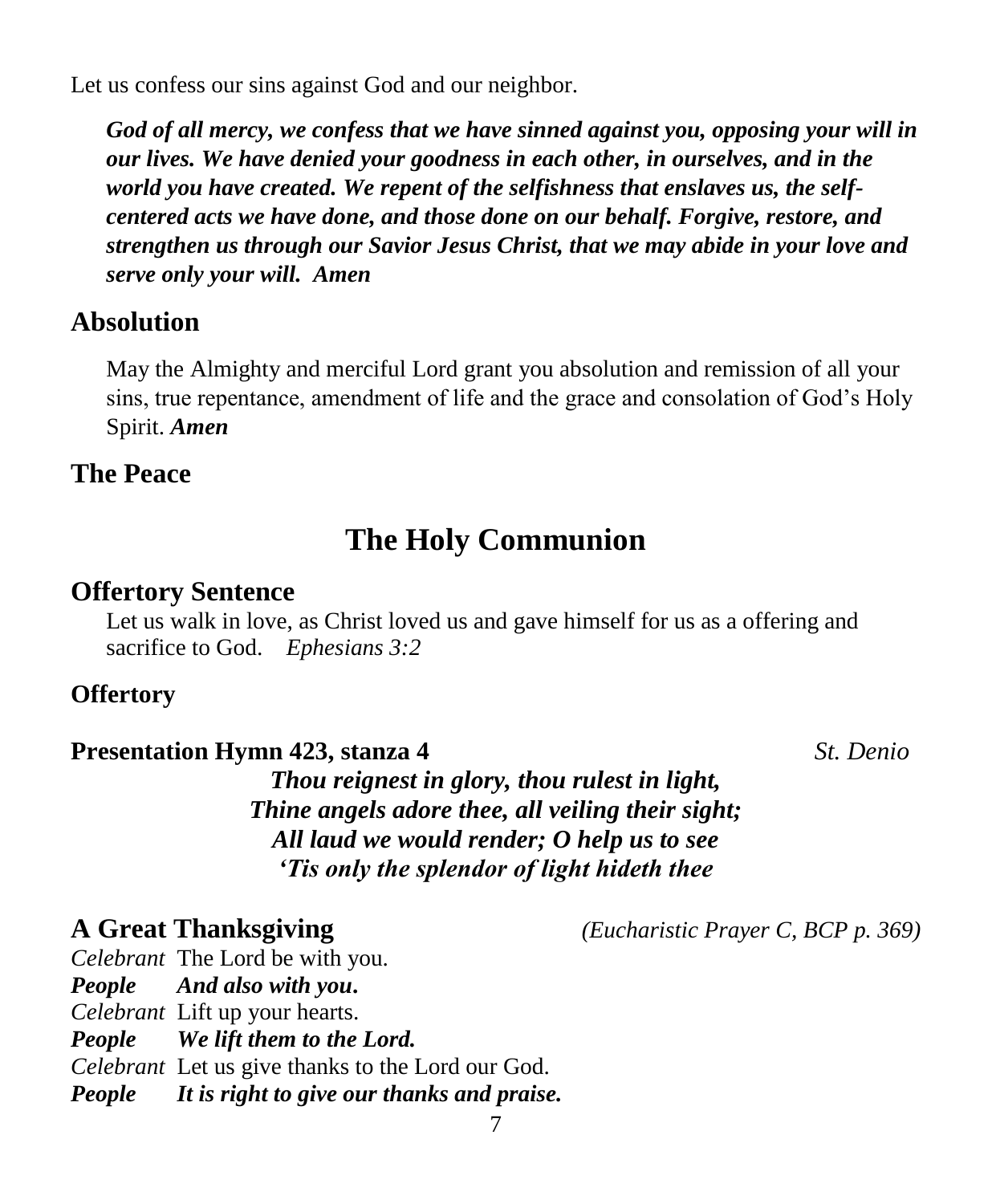#### *Celebrant*

God of all power, Ruler of the Universe, you are worthy of glory and praise. *Glory to you for ever and ever.*

At your command all things came to be: the vast expanse of interstellar space, galaxies, suns, the planets in their courses,

and this fragile earth, our island home.

#### *By your will they were created and have their being.*

From the primal elements you brought forth the human race, and blessed us with memory, reason, and skill. You made us the stewards of your creation. But we turned against you, and betrayed your trust; and we turned against one another. *Have mercy, Lord, for we are sinners in your sight.*

Again and again, you called us to return. Through prophets and sages you revealed your righteous Law. And in the fullness of time you sent your only Son, born of a woman, to fulfill your Law, to open for us the way of freedom and peace. *By his blood, he reconciled us. By his wounds, we are healed.*

And therefore we praise you, joining with the heavenly chorus, with prophets, apostles, and martyrs, and with all those in every generation who have looked to you in hope, to proclaim with them your glory, in their unending hymn:

**Sanctus S-130** Franz Schubert

*(The People kneel or stand, as able.) Holy, holy, holy Lord, God of power and might, Holy, holy, holy Lord, God of power and might, heaven and earth are full of your glory. Hosanna in the highest. Hosanna in the highest. Blessed is he who comes in the name of the Lord. Hosanna in the highest***.** *Hosanna in the highest.*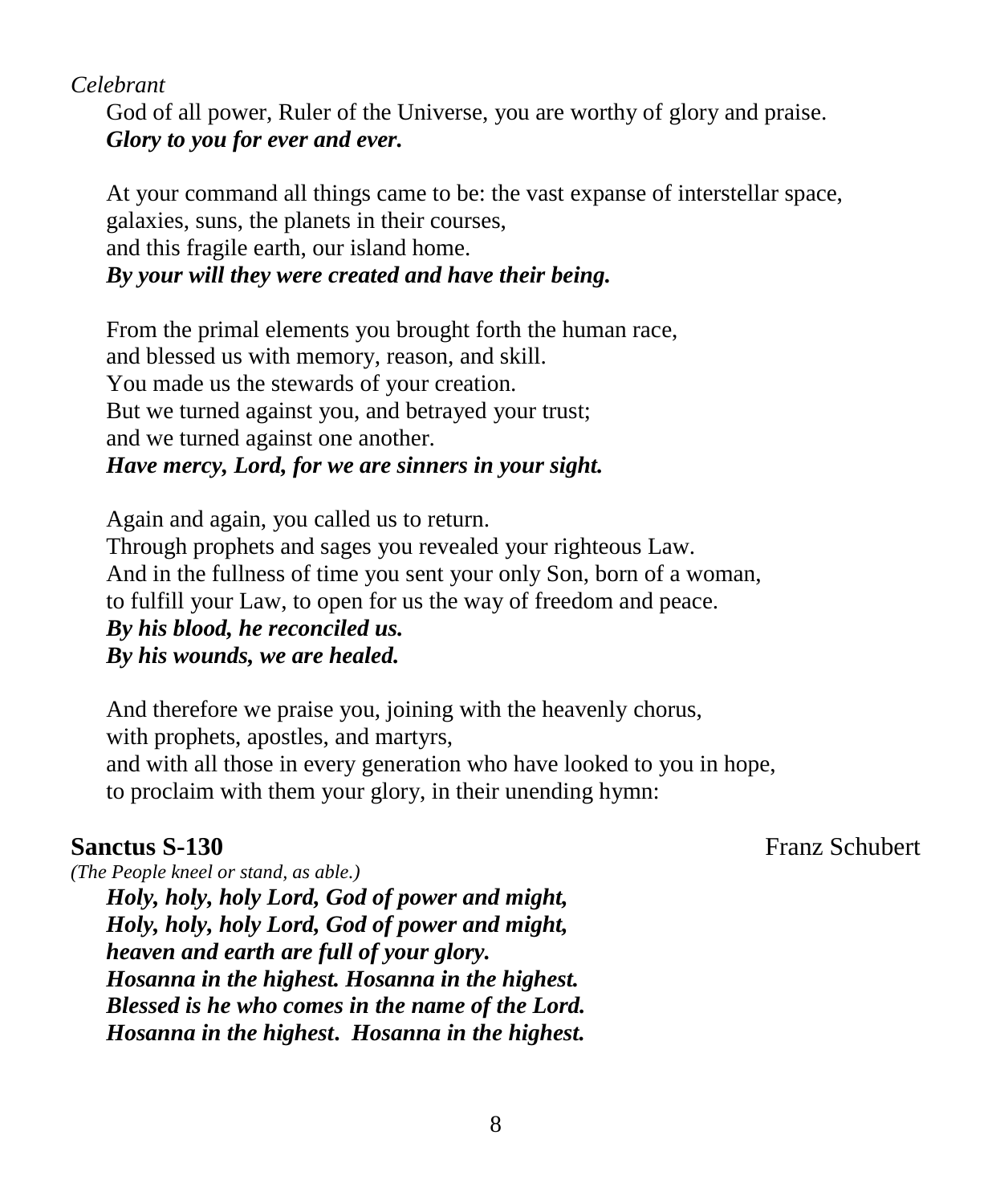#### *The Celebrant continues*

And so, Father, we who have been redeemed by him, and made a new people by water and the Spirit, now bring before you these gifts. Sanctify them by your Holy Spirit to be the Body and Blood of Jesus Christ our Lord.

On the night he was betrayed he took bread, said the blessing, broke the bread, and gave it to his friends, and said, "Take, eat: This is my Body, which is given for you. Do this for the remembrance of me." After supper, he took the cup of wine, gave thanks, and said, "Drink this, all of you: This is my Blood of the new Covenant, which is shed for you and for many for the forgiveness of sins. Whenever you drink it, do this for the remembrance of me." Remembering now his work of redemption, and offering to you this sacrifice of thanksgiving, *We celebrate his death and resurrection, as we await the day of his coming.*

Lord God of our mothers and fathers, God and Father of our Lord Jesus Christ: Open our eyes to see your hand at work in the world about us. Deliver us from the presumption of coming to this Table for solace only, and not for strength; for pardon only, and not for renewal. Let the grace of this Holy Communion make us one body, one spirit in Christ, that we may worthily serve the world in his name. *Risen Lord, be known to us in the breaking of the Bread.*

Accept these prayers and praises, Father, through Jesus Christ our great High Priest, to whom, with you and the Holy Spirit, your Church gives honor, glory, and worship, from generation to generation. *AMEN***.**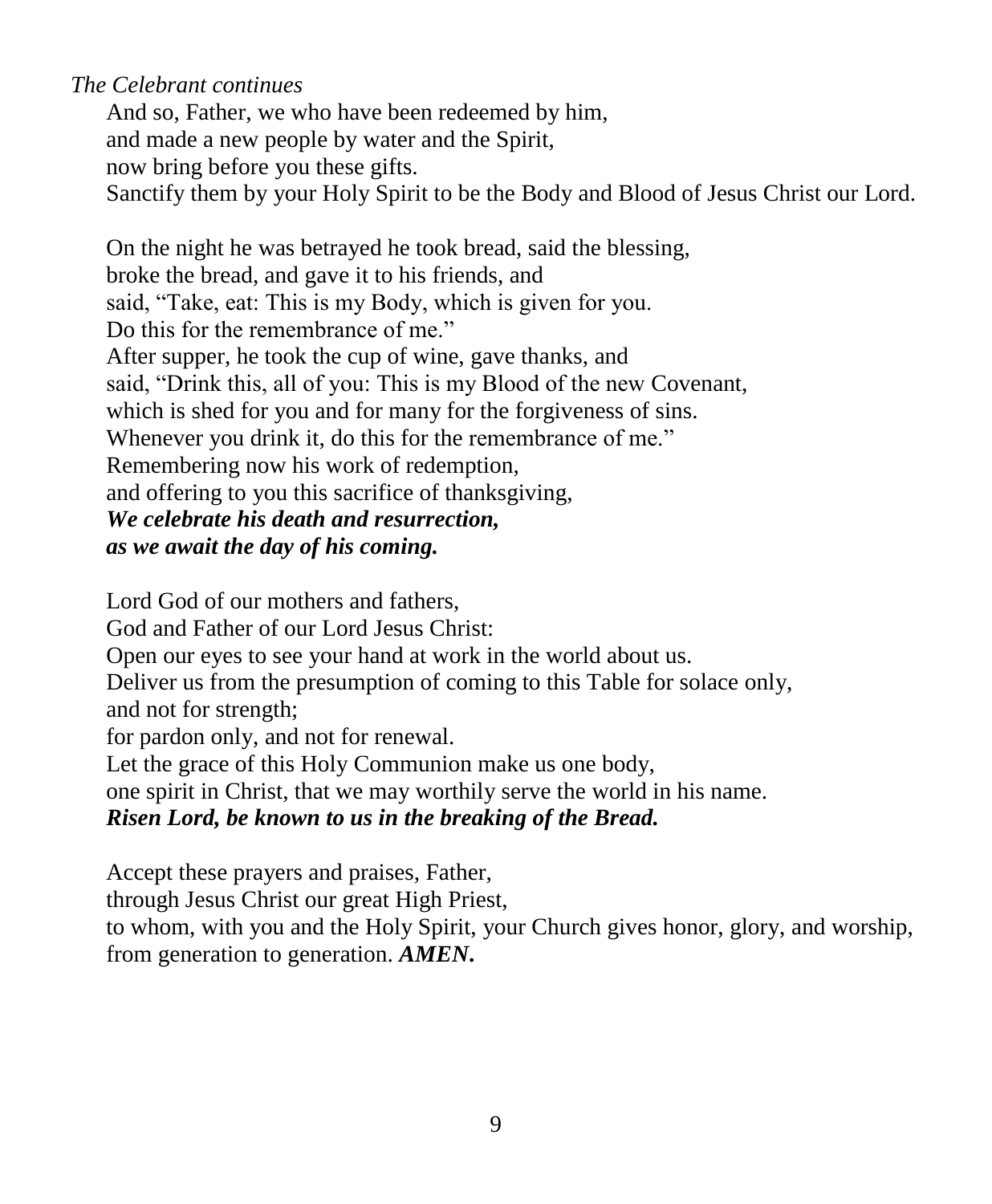And now, as our Savior Christ has taught us, we are bold to say,

*Our Father, who art in heaven, hallowed be thy Name, thy kingdom come, thy will be done, on earth as it is in heaven. Give us this day our daily bread. And forgive us our trespasses, as we forgive those who trespass against us. And lead us not into temptation, but deliver us from evil. For thine is the kingdom, and the power, and the glory, for ever and ever. Amen.*

#### **The Breaking of the Bread**

#### **Fraction Anthem**



### **Ministration of Communion**

*Celebrant* The Gifts of God for the People of God.

#### **All are welcome to receive Communion**.

*Due to the high number of covid cases in our community, we will only be distributing bread for Communion. The church has always believed that if you receive either the bread or the wine, you have received a full communion. We ask that you remain in your seat for Communion and we will bring the sacrament to you.*

#### **Hymn 304 I Come with Joy to Meet My Lord** *Land of Rest*

### **Prayer of Thanksgiving**

*Celebrant and People God of abundance, you have fed us with the bread of life and cup of salvation;*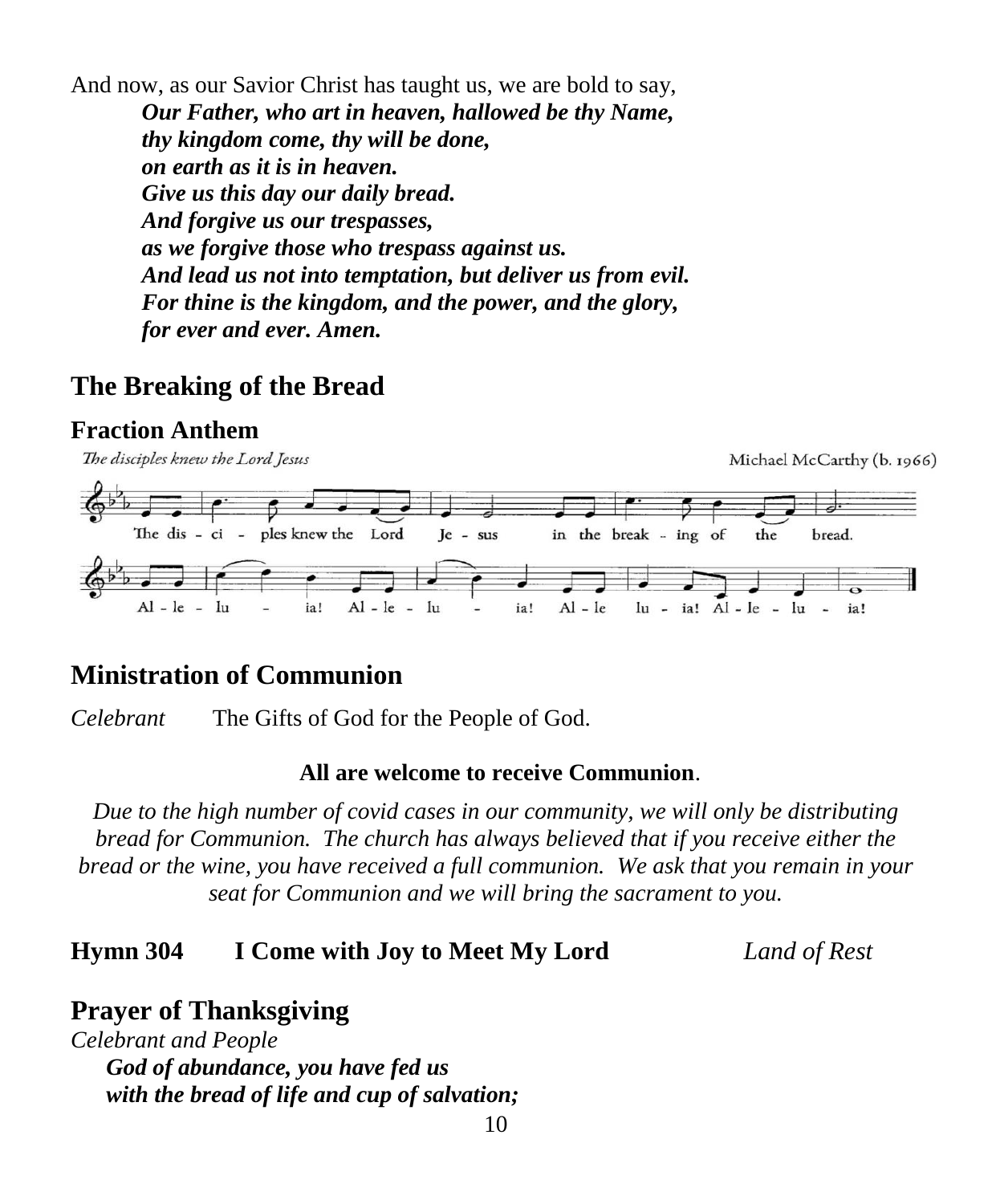*you have united us with Christ and one another; and you have made us one with all your people in heaven and on earth. Now send us forth in the power of your Spirit, that we may proclaim your redeeming love to the world and continue for ever in the risen life of Christ our Savior. Amen.*

#### **Blessing**

The peace of God, which passes all human understanding, keep your hearts and minds in the knowledge and love of God, and of Jesus Christ his Son, our Lord, and the blessing of God almighty, Father, Son and Holy Spirit be among you and remain with you this day and always. *Amen*

#### **Hymn 493 O for a Thousand Tongues to Sing** *Azmon*

#### **Dismissal**

*Celebrant* Alleluia! Alleluia! Let us go forth to carry the Good News of Jesus Christ to all people!

*People Thanks be to God! Alleluia! Alleluia!*

#### **Postlude**

*Please remain seated for the Postlude*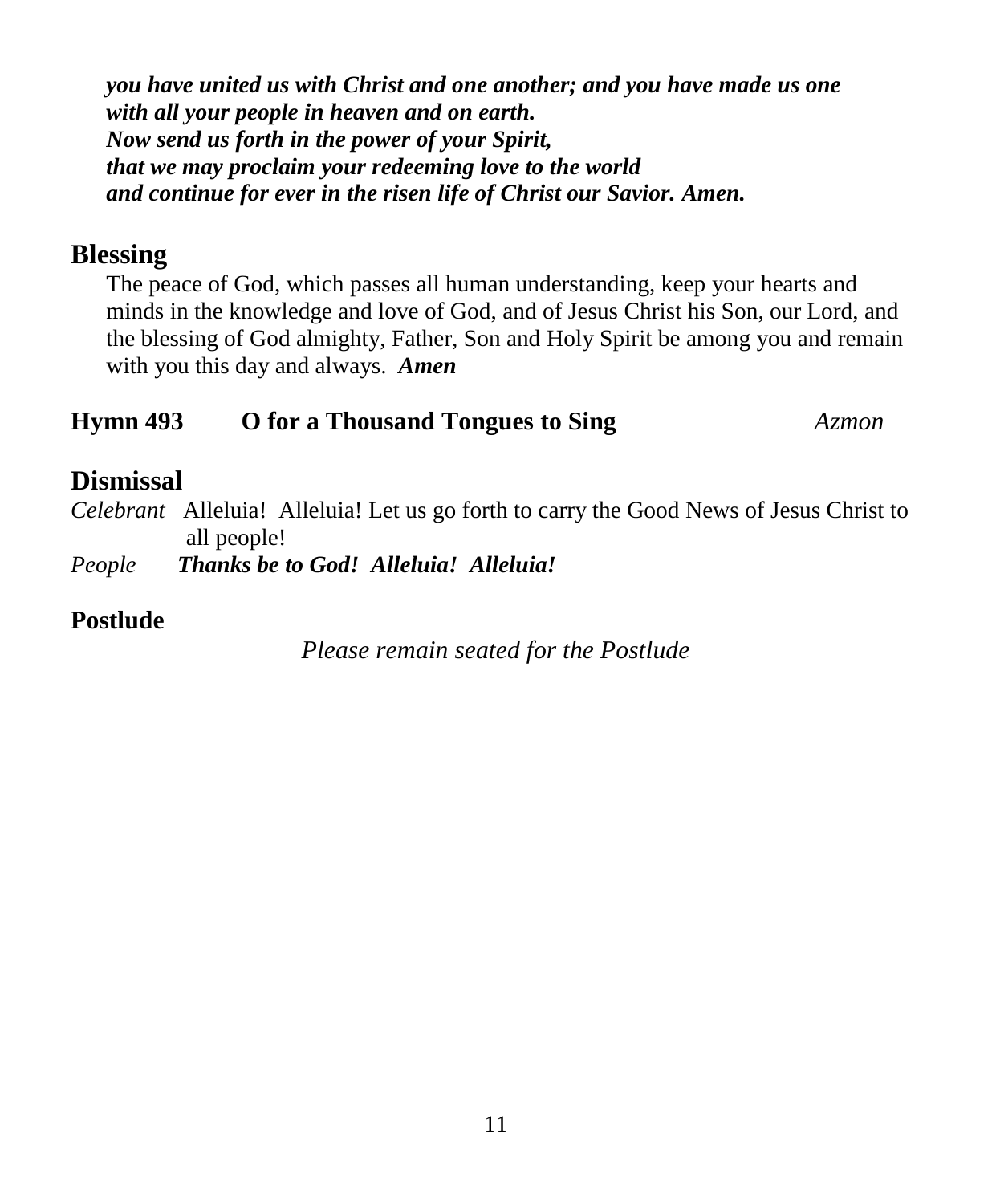# **ANNOUNCEMENTS**

#### *LIVE streaming The Sixth Sunday after the Epiphany***,** *February 13, 2022 at 10 a.m.* [YouTube:](https://bit.ly/trinitybinghamton) [bit.ly/trinitybinghamton](https://bit.ly/trinitybinghamton)

# *Calendar*

- ➢ Wednesday, February 16, 10:00 a.m.: Virtual Staff Meeting
- ➢ Wednesday, February 16, 4:45 p.m.: Virtual Executive Committee
- ➢ Wednesday, February 16, 7:00 p.m.: Trinity Choir Rehearsal, Trinity Choir Rm
- ➢ Thursday, February 17, 7:00 p.m.: Pickelball-new people welcome
- ➢ Monday, February 21, 6:30 p.m.: Virtual Vestry Meeting
- ➢ Wednesday, February 23, 10:00 a.m.: Virtual Staff Meeting
- ➢ Wednesday, February 23, 4:30 p.m.: Virtual Forums Committee
- ➢ Wednesday, February 23, 7:00 p.m.: Trinity Choir Rehearsal, Trinity Choir Rm ➢

# **Trinity Forum Sundays at 11:30 a.m.**

*In-person Forums will be in the Common Room and on TrinityZoom.org*

• **Innovative Technologies in the Southern Tier** series (February 6, 13, 20). This series will explore various new technologies that have been developed locally (mainly at Binghamton University), with an emphasis on energy-related technologies. The following speakers have agreed to present:

o February 13 – Tara Dhakal, Associate Professor and Director of BU's Center for Autonomous Solar Power, will discuss their developments in this field.

o February 20 – "Medical Innovations that Combat COVID-19 in the Southern Tier," by Jubie Tan, a talented BU undergraduate. She will present the results of her research project that was overseen by Susan Sherwood and BU's Professor Fa-ti Fan, which details the ways in which Southern Tier companies and BU have responded to the coronavirus pandemic.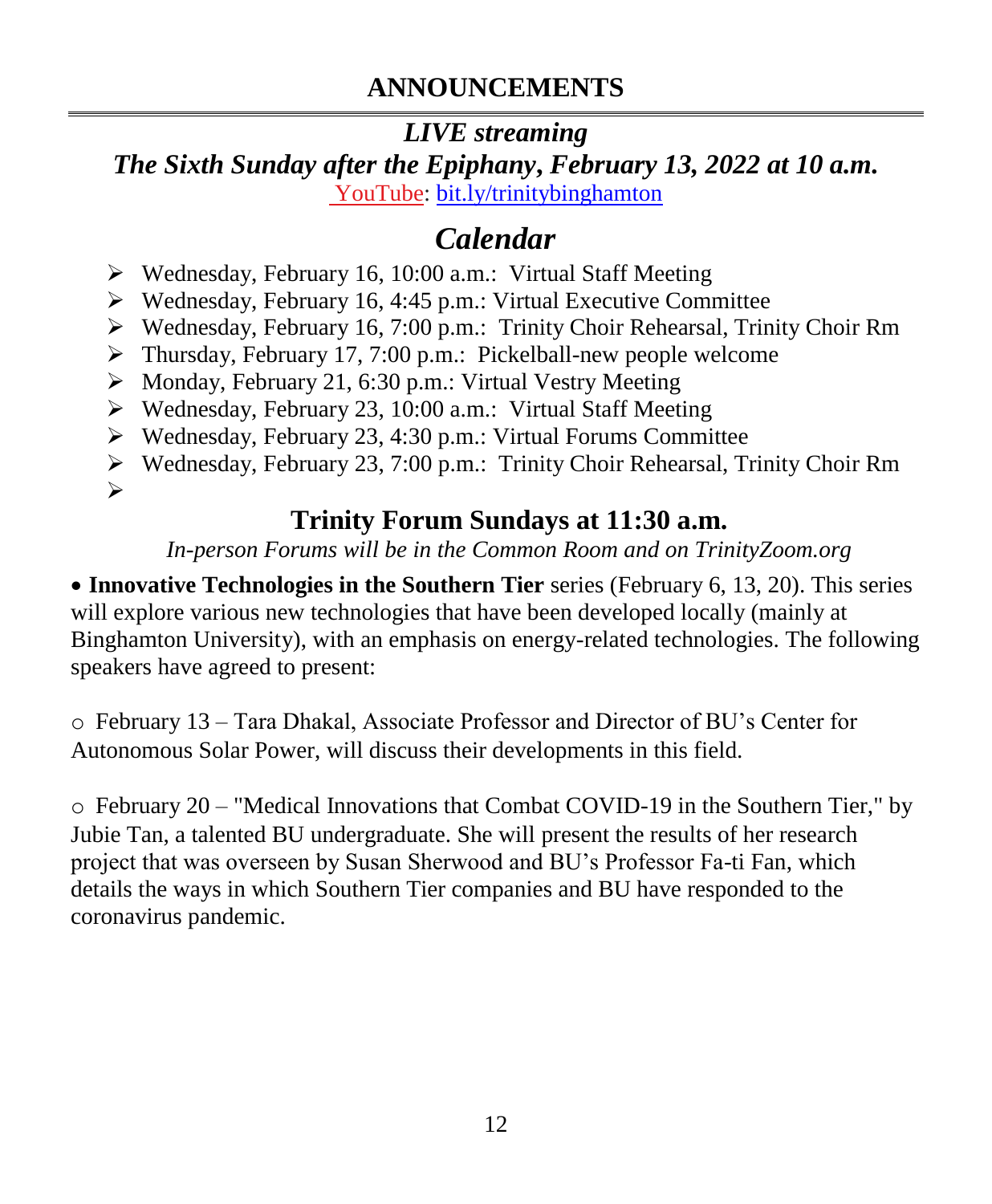# *Stewardship*

#### **Don't forget to make your pledge for the 2022 Stewardship/Capital Campaign**.

Pledge forms are available at both doors of the church and can be either mailed to the Office or placed in the offering plates on Sundays. Ways to give to Trinity:

- go to [www.trinitymemorial.org](http://www.trinitymemorial.org/) and give through our web site.
- Mail in contributions: Trinity Memorial Church, 44 Main St., Binghamton, NY 13905
- give to the Clergy Discretionary fund to help those in need. (same as above).

We greatly appreciate your faithfulness to the mission and ministry of Trinity Memorial Church.

| <b>Generosity Update</b>            | Feb. 7/22 |
|-------------------------------------|-----------|
| Required weekly contributions       | \$4,029   |
| Last week's contributions           | \$9,346   |
| Required year to date contributions | \$24,173  |
| Contributions received year to date | \$28,340  |
| Year to Date Difference             | \$4,167   |

# **Hallelujah!! The choir is back on Sunday, February 20.**

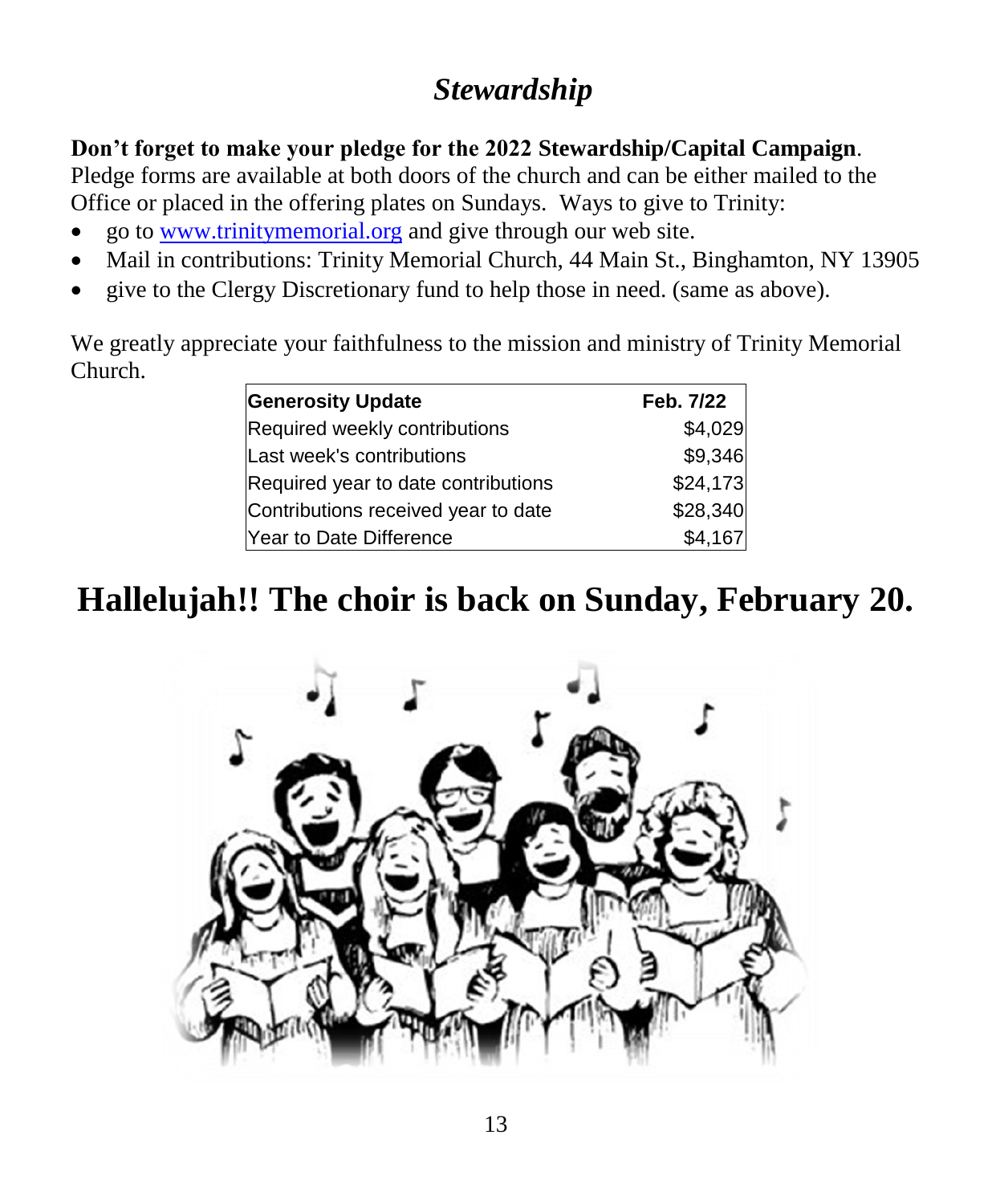### **PRAYER LIST**

*Please keep the following in your daily prayers.*

- **Pray for our church:** For Justin, archbishop of Canterbury; for Michael, presiding bishop; DeDe, our bishop; Glenn, our priest;
- Pray for the people of Trinity Episcopal Church, Constantia; and the people of Grace Episcopal Church, Copenhagen;
- Pray the people of Misión San Mateo, Lourdes, Colon, their priest, the Rev. Irma
- Alvarado, and their postulant, Vilma Landaverde.in the diocese of El Salvador.
- Pray for the people of the Diocese of the San Diego in the Episcopal Church;
- Pray for the people of The Nippon Sei Ko Kai in Japan;
- Pray for our Jubilee Center; the people, wardens, vestry, and staff of this church.
- Pray for the world, especially for those who are enduring deadly storms and fires, especially those in the tornado ravaged United States, the innocents who are caught in the midst of conflict, especially in Afghanistan and the Ukraine.

**Pray for those who have died:** Glyndora Powell (Aunt of Martha Bennett)

- **Pray for those with special needs:** Diane; Christine; Pam; Drieux; Brenda Truex; Sai Loksupcharoen; Katherine Bigelow; Michael Abbott Copeland; John & Marcy Keeler; Rudy; Nancy Campbell; Andrew & Mary; Rebecca & Chris Seager; Michael Lawler; Ida Fernandes; Michelle; Jeremy & Kristen; Sandra Michael, Bernice Georges; Dawn Roessing; Chucky; Tom; Rose; Jeff & Nicole; Connie Alexander; Lorraine; Kent Turner and Family; Phil Evans; Nick Carter, and Wilma Betcher.
- **Pray for those with continuing needs:** Shawn Kaiser; Jessica; Virginia Chatterton; Nancy Pille; Sally; Marsha Brown; Karen Bernardo; Danielle Robbins; Jon Walz Koeppel; Heavenly, Roselle Illsley; Nathaniel Green; Masha Britten; Catherine Gazda; Linda Bobletz.
- **Pray for those celebrating birthdays this week:** Scarlett Gallagher, Jeffrey Smith, Robert Howe, Rebecca Seager
- **Pray for those celebrating Anniversaries:** Edward & Esther Byron
- **Pray for all who govern:** Joe, our president; Kathy, our governor; Jason, our county executive, and Jared, our mayor.
- **Pray for members, loved ones, and their families in the military:** Kurt Albaugh, Laura & Nick Carter, Darlene Croston, Colin Davis, Wendy Finley, David Komar, Joshua Loch, and Seth Thomas.
- **The flowers on the Altar** are given to the glory of God and in loving memory of Miller Gaffney; Louise R. Weed; and Mary Gaffney.